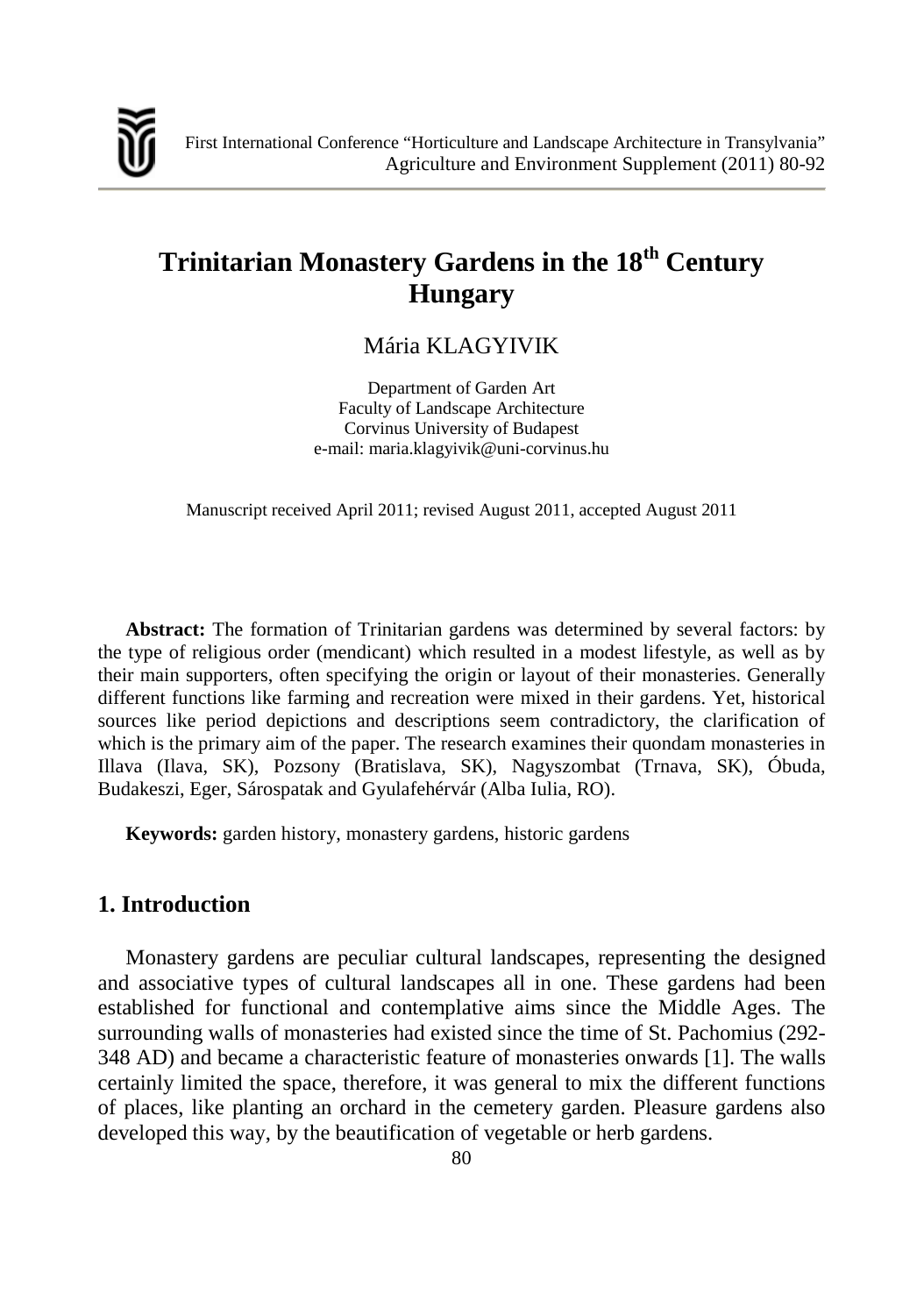The Trinitarians, finding their way to Hungary under the Turkish Rule (*Fig. 1.*) [2], belonged to one of the most ancient type of religious orders, the mendicant orders, and as such, therefore, they depended mostly on the charity of the people. The peculiarity of Trinitarian gardens lies in that even though they are supposed to be typical modest monastery gardens, there exist some engravings which depict quite a huge area next to the buildings filled with decorative garden elements. The aim of this paper is to resolve this apparent contradiction and thus present Trinitarian garden art.



*Figure 1*: Trinitarian monasteries in Hungary,  $18<sup>th</sup>$  c.

## **2. Materials and Methods**

The National Archives of Hungary keeps many files from the time of the dissolution of the monasteries, of which the inventories include information concerning the gardens as well [3]. Besides, a series of engravings depicting the monasteries has also been essential source [4], since hardly any other imagery sources exist from the  $18<sup>th</sup>$  century concerning these monasteries. Furthermore, site plans and maps also hold useful information regarding the monasteries [5].

The historical research of monastery gardens already has a long tradition, especially in the German-speaking countries [6]. However, Trinitarian monastery gardens are usually not mentioned specifically in either of them, hence the research has basically no antecedents in Hungary as well. Although the order was quite determining in the  $18<sup>th</sup>$  century, and also its Baroque architecture was effective, its short existence lasting no more than 90 years made it be overlooked. Yet, works like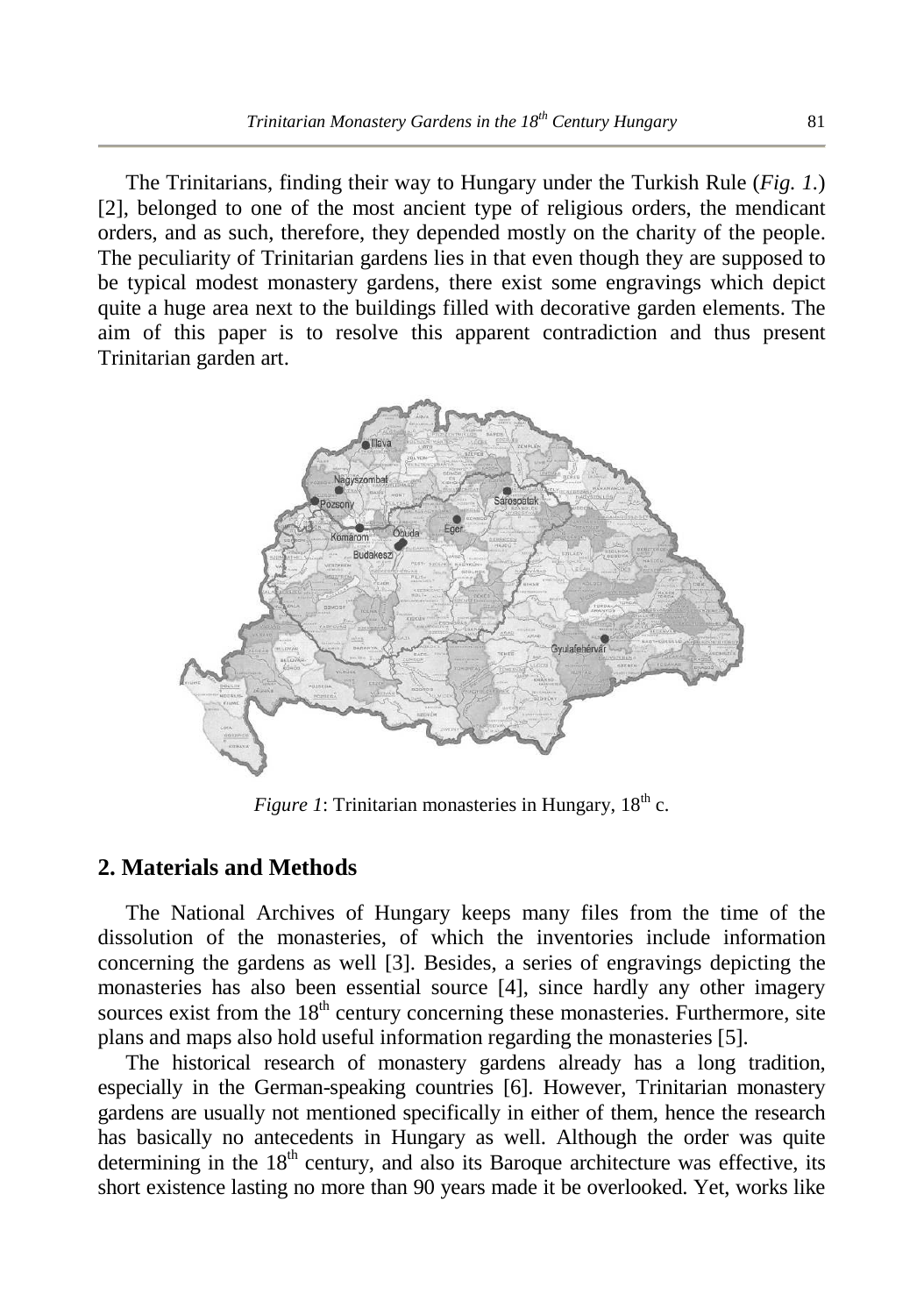Ferenc Fallenbüchl's comprehensive historical description of the Hungarian activity of the order [7], and also others treating the history of certain Trinitarian monasteries [8] have provided great assistance in the research of their gardens alike.

#### **3. Results and discussions**

The formation of Trinitarian gardens was determined by several factors. The order belonged to the mendicant orders, which resulted in precluding luxury from their lifestyle [9]. Though all Catholic religious orders took the solemn vows of chastity, obedience and poverty, the mendicants were particularly strict concerning the last one, therefore, they lived in even straitened circumstances than for instance their monastic associates, which was highly reflected in their gardens as well. Even though the Trinitarians managed to make a large fortune during their activity in Hungary as a result of their many benefactors from the aristocracy, still most of their wealth was used for the ransom of captives and for mercy, and hardly any amount remained for the upkeep of their living circumstances, including the gardens.

The order's main mediators were the Jesuits who not only helped them in diverse ways, but also affected them in their way of life. Hence also their gardens were built according to similar principals. The Jesuits, though also made a fortune during the  $18<sup>th</sup>$  century and were the most influential order of the time, were specialized on education, and as such, needed to demonstrate a good example to be followed with their surroundings, too [10]. Their gardens were modest and complex, mixing decorative and farming elements which resulted in aesthetically formed vegetable gardens and orchards, reflecting the Baroque axiality and geometrical design.

Nevertheless, a series of engravings with depictions of three Trinitarian monasteries seem to contradict the assumption concerning the formation of their gardens (*Figs. 1-2.*). Two of them (Pozsony and Illava) represent huge decorative gardens, while the one of Gyulafehérvár delineates an empty courtyard [11].

The diversity of the engravings would allow the supposition of their authenticity, still, the two depicted ornamental gardens give rise to a suspicion. The two monasteries were established at almost the same time: Illava in 1693, Pozsony in 1697 [12]. The building up of the monasteries also falls approximately on the same period. It is rather odd, therefore, that while the garden of Illava seems to have been designed in the spirit of the late-Renaissance and early-Baroque garden style (coordinate garden elements, simultaneous appearance of knot parterres and parterres de broderie, slightly oblong forms), the garden in Pozsony already shows the characteristics of the flourishing Baroque style: strong hierarchy, axial symmetry, especially long rectangular parterres, predominating parterres de broderie.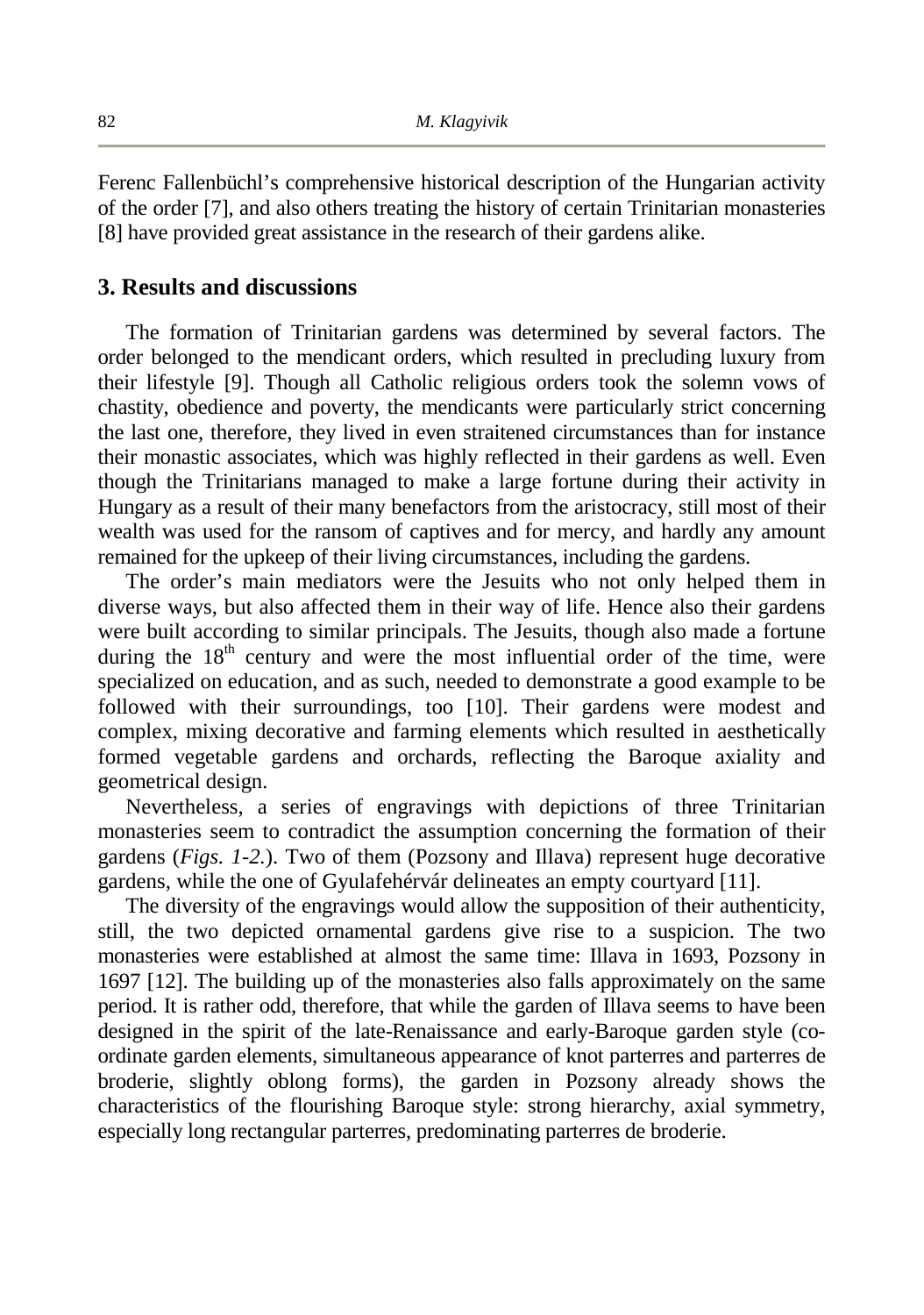

*Figure 2*: The monastery of Gyulafehérvár, 1739. /J. a S. Felice (1739), *Annalium Provinciae….*Vienna: S. n., between pp. 687-688./



*Figure 3*: Ornamental gardens in the monasteries of Pozsony and Illava, 1739. /J. a S. Felice (1739), *Annalium Provinciae…*Vienna: S. n., between pp. 658-659, 779-780./

One explanation for the dissimilarity could be the different origin of the two monasteries. The monastery of Illava was built on parts of an old castle which entailed the existence of a previous garden – there existed a water system, a fishpond and an orchard already at the time of the foundation [13]. This may have hindered the stylistic development, while the monastery in Pozsony was built after demolishing everything around it, hence a more up-to-date design could be created [14].

The archival documents, however, do not verify these assumptions at all. The monastery building of Illava surrounded two quadrangles, the smaller of which contained a well. The garden next to the building consisted mainly of orchards and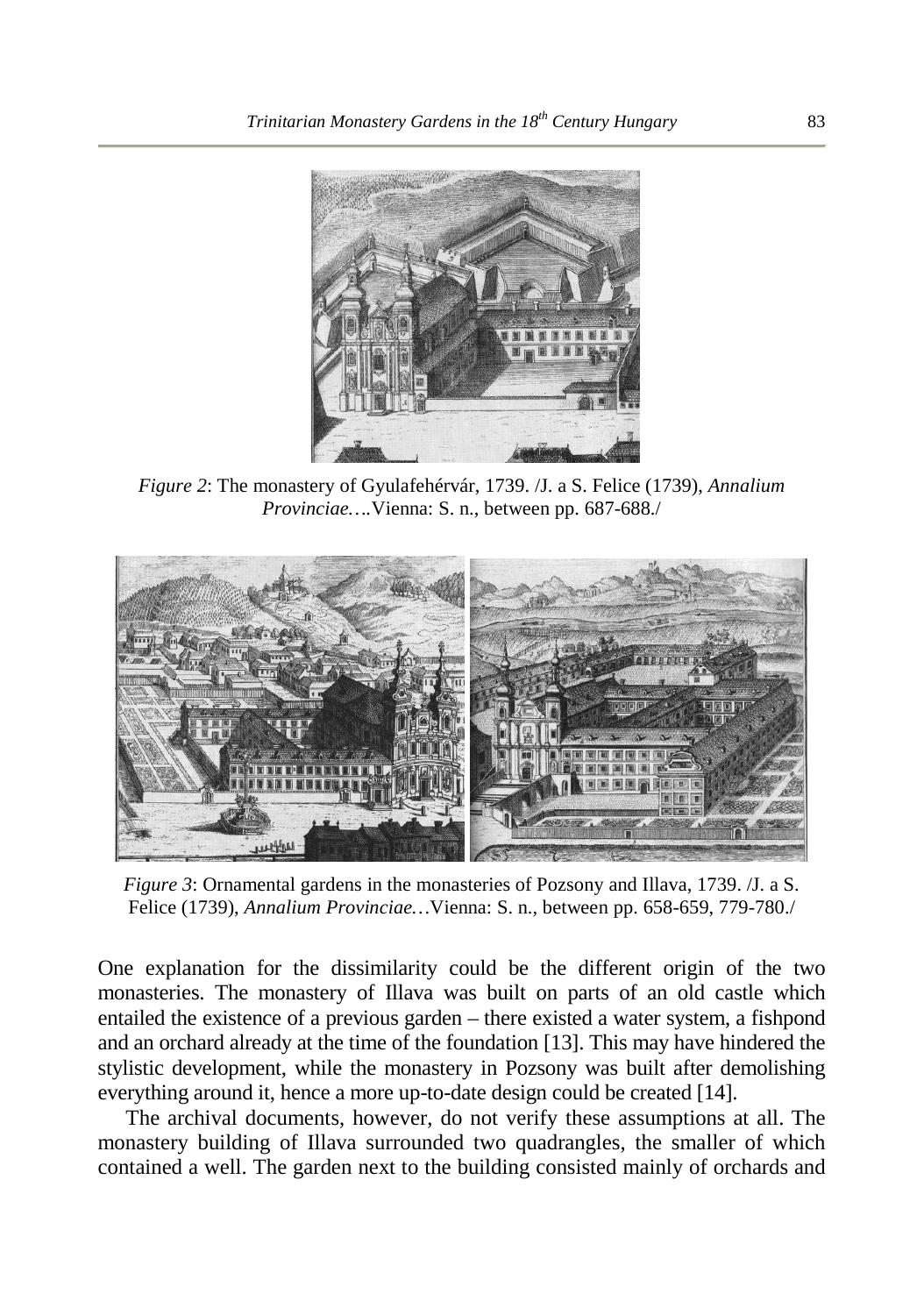shady alleys [15]. According to written sources, the garden also had diverse beds, filled with vegetables and ornamental plants alike (*in plures distinctus areolas pro implantatione Olerum, et inseminatione Viridarium Servientes*). There was also a skittle (*Pyramidarium*) used for relaxation by the monks and next to it a feeding place for snails (*Limacetum*) [16].

While the inventories can be considered trustworthy, none of the available imagery sources concerning Illava seems to be really authentic or meaningful. An 18<sup>th</sup> century plan (*Fig. 4.*), showing an earlier version of the monastery, represents the skittle with an arbour above it, which latter probably did not exist any more at the time of the dissolution, as it is not mentioned at all in the inventory. Further details of the garden, however, cannot be specified from this plan, only the geometrical design, the symmetrical beds manifest themselves.



*Figure 4*: The monastery of Illava as shown by an  $18<sup>th</sup>$  c. map. /MOL S12 Div IX No 0025:2/

Richter Ludovicus's plan of the enlargement and reconstruction of the building delineates orchards and a mere kitchen garden with symmetrically arranged beds (*Fig. 5.*). Both this plan and the engraving of 1739 (*Fig. 3.*), which depicts the whole area as an ornamental garden, can be regarded authentic only to a certain extent. Though the garden could change with time, still, considering that as the order was getting richer, they were very unlikely to change an already evolved ornamental garden into the mixture of vegetable and decorative elements mentioned in the inventory, the chance that these images show realized states is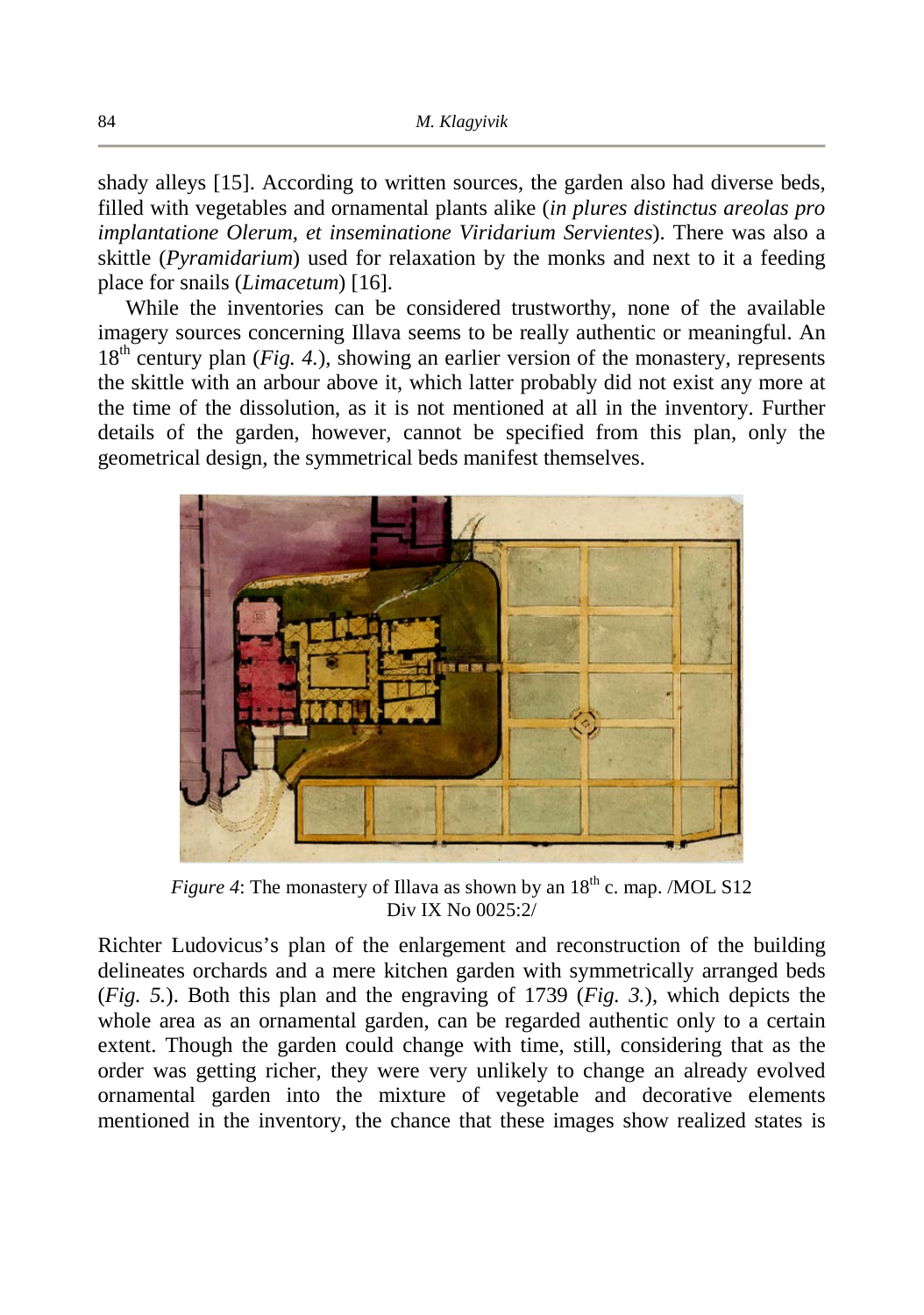little. Therefore, both depictions seem to be just imagined versions of the real garden which was, in fact, the mixture of them, laid out with orchards, vegetable and flower beds and recreational areas, like the skittle, at the same time.



*Figure 5*: The monastery of Illava on Richter Ludovicus's plan,  $18<sup>th</sup>$  c. /MOL S12 Div IX No 0025:1/

According to the inventory drawn up at the time of the dissolution, two gardens belonged directly to the monastery of Pozsony, one of them was created in the quadrangle of the building, which was rather small (*Hortus exiguous quadriangularis*). The other one lying westwards from the building was much more extensive (*area spatiosa*) and served as a vegetable garden (*oleraleum*) with diverse fruit trees [17]. This latter one was situated at the same place where the engraving depicts the parterres de broderie *(Fig. 3.)*, but in contrast to it, pleasure gardens are not mentioned at all in the inventory. Only a publication of 1925 mentioned ornamental trees in the monastery concerning the chronicle of the frost damages in the town during the winter of 1708 [18].

All further data concerning the other Hungarian Trinitarian monasteries supports the above mentioned practice related to the gardens: they were neither merely of agricultural purpose, nor just decorative pleasure gardens. While cultivating their land, the monks also let aestheticism and amusement into these places.

A spectacular example is the monastery of Sárospatak, which was founded by the Rákóczi family in 1693, but the wartime right after made it desolate until 1728, and even a fire in 1737 further embittered their life [19]. These circumstances not only affected the buildings, but must have had influence on the gardens as well.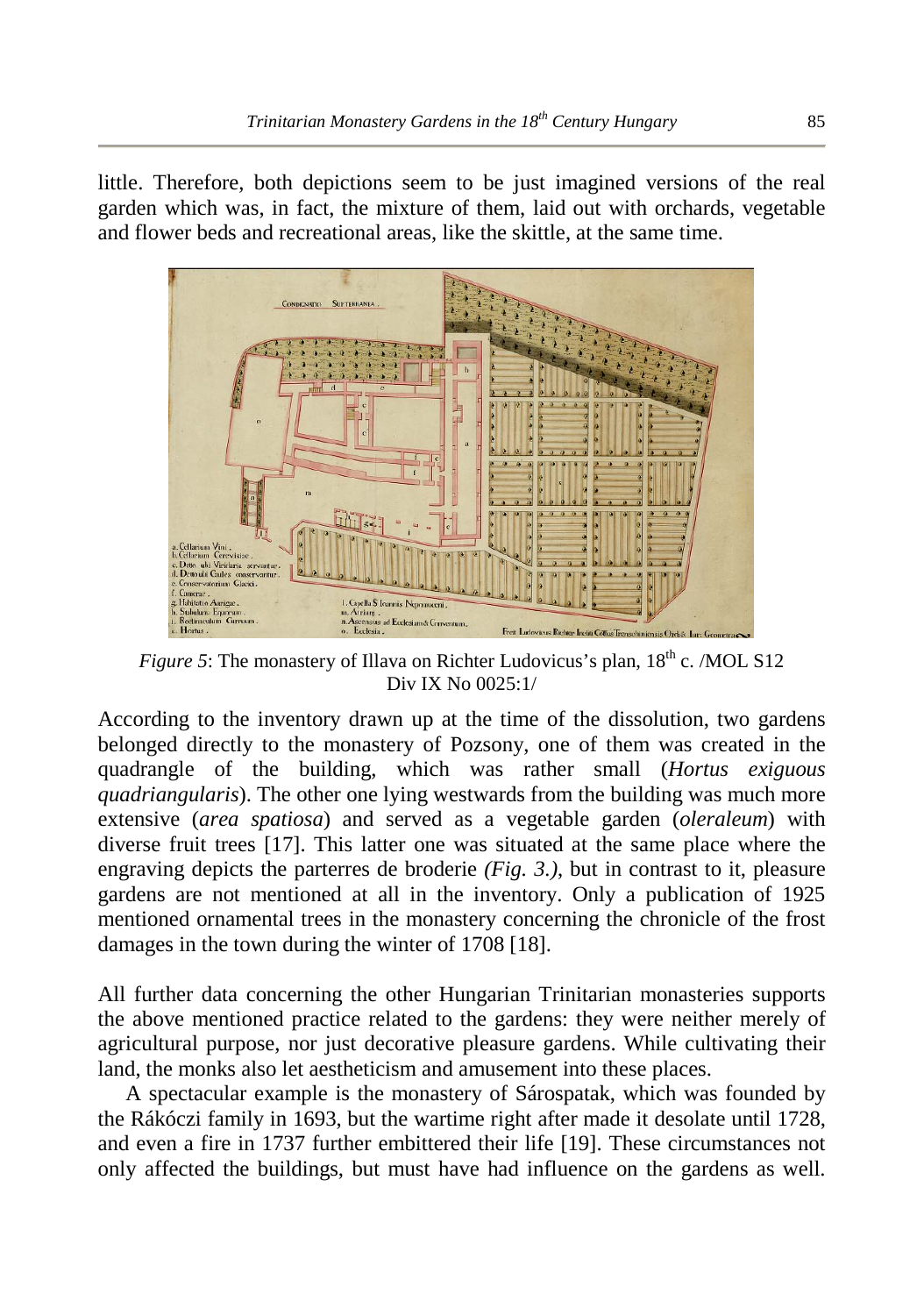Yet, despite its life of vicissitudes, the monastery had a small flower garden (*Blumen Gärtl*) surrounded by the main building, with an extended kitchen garden next to it (*Fig. 6.*).



*Figure 6*: The monastery of Sárospatak, 1784. /MOL S12 Div IX No 0059:1-2/

The monastery of Nagyszombat, founded in 1712, was built between 1720 and 1729 in a street leading to the main square of the town [20]. It also got many donations, including cash, houses, gardens in the suburb and vineyards [21]. Though the estate was not really large, three little gardens belonged directly to the building (*Fig. 7.*). The access to the first one was by the gate of the monastery. The only data available concerning this area is about a well in the southern part. The site plan does not even call it a garden, but only as a courtyard (*Hof*). The next garden opened from this one and served as an orchard with many kinds of fruit trees [22], and there was also a trench here used for lime-burning. This part of the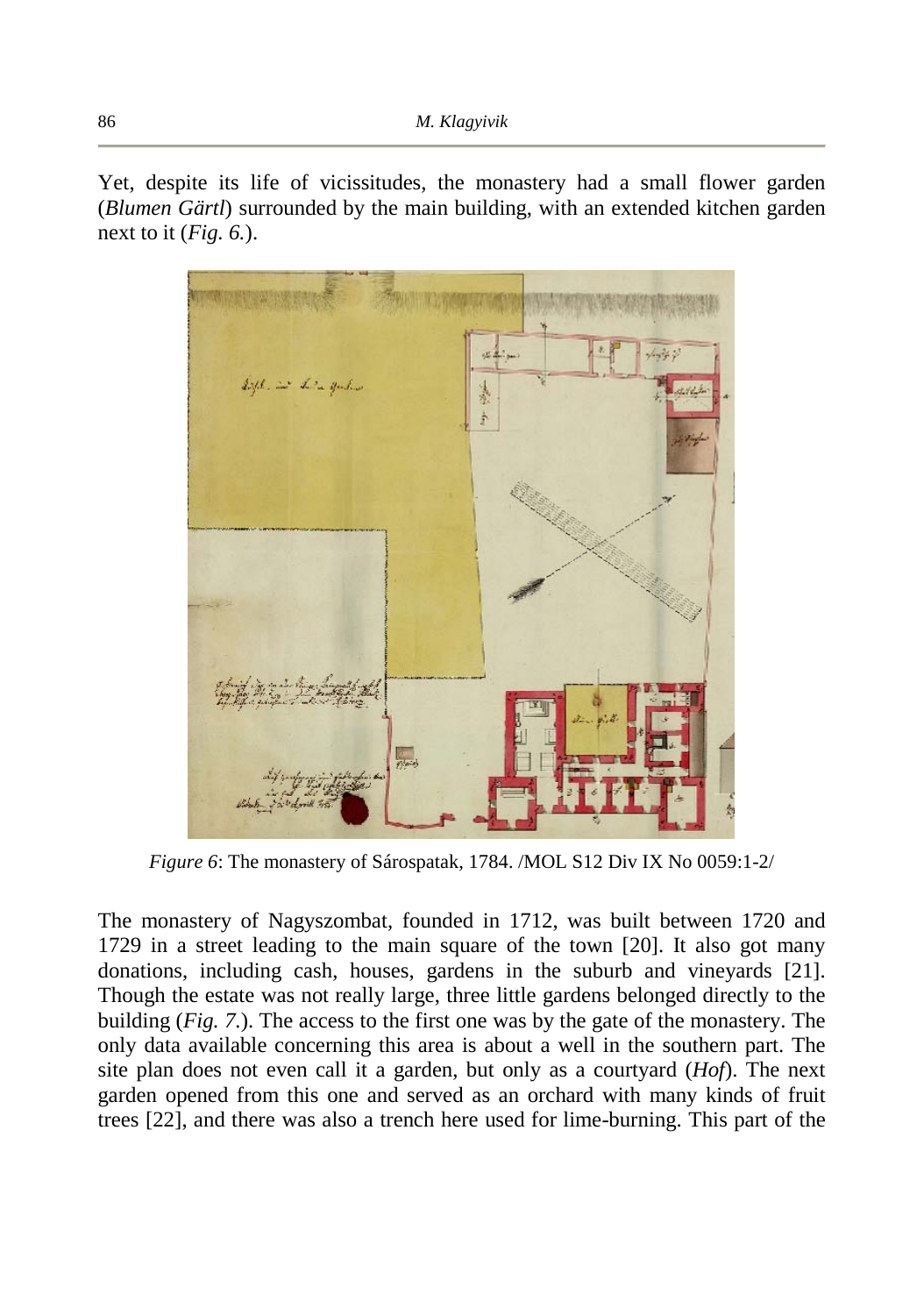estate was probably the greenest of all, since not only the site plan depicts it that way, but also pictures painted in the end of the  $19<sup>th</sup>$  century delineate it full of trees (which were probably the remnants of the original planting) [23].



*Figure 7*: The monastery of Nagyszombat, 1784. /MOL S12 Div IX No 0057:1-3/

The third garden, separated with a wall, was the continuation of the other two. The inventory mentions this as a hall in which there was a four-columned small cottage and a well [24]. The site plan called the cottage a stable, which nomination, however, is a bit odd, particularly because its structure does not contain any walls but the columns. Hence the possibility of an open pavilion created for pleasure and relaxation is much more probable.

According to the inventories, the monastery in Komárom seems to have had the richest garden. Apart from the building, the estate consisted of a court, a small and a big garden. The small garden was situated in the inner yard of the building, while the big one was next to it. The latter was primarily an orchard (*hortus arboribus fructiferis*), but it also included a vineyard which was, however, damaged heavily by the earthquake of 1763 [25]. Moreover, there was also a glasshouse at that place, giving assumptions that the monastery may have had southern tropical plants, though it was already empty and damaged at the time of the dissolution. Their apiary was abandoned, too. The garden also contained a wooden summer cottage with a skittle in it, but this was also desolate [26]. And there were even two beds of herbs in the garden [27].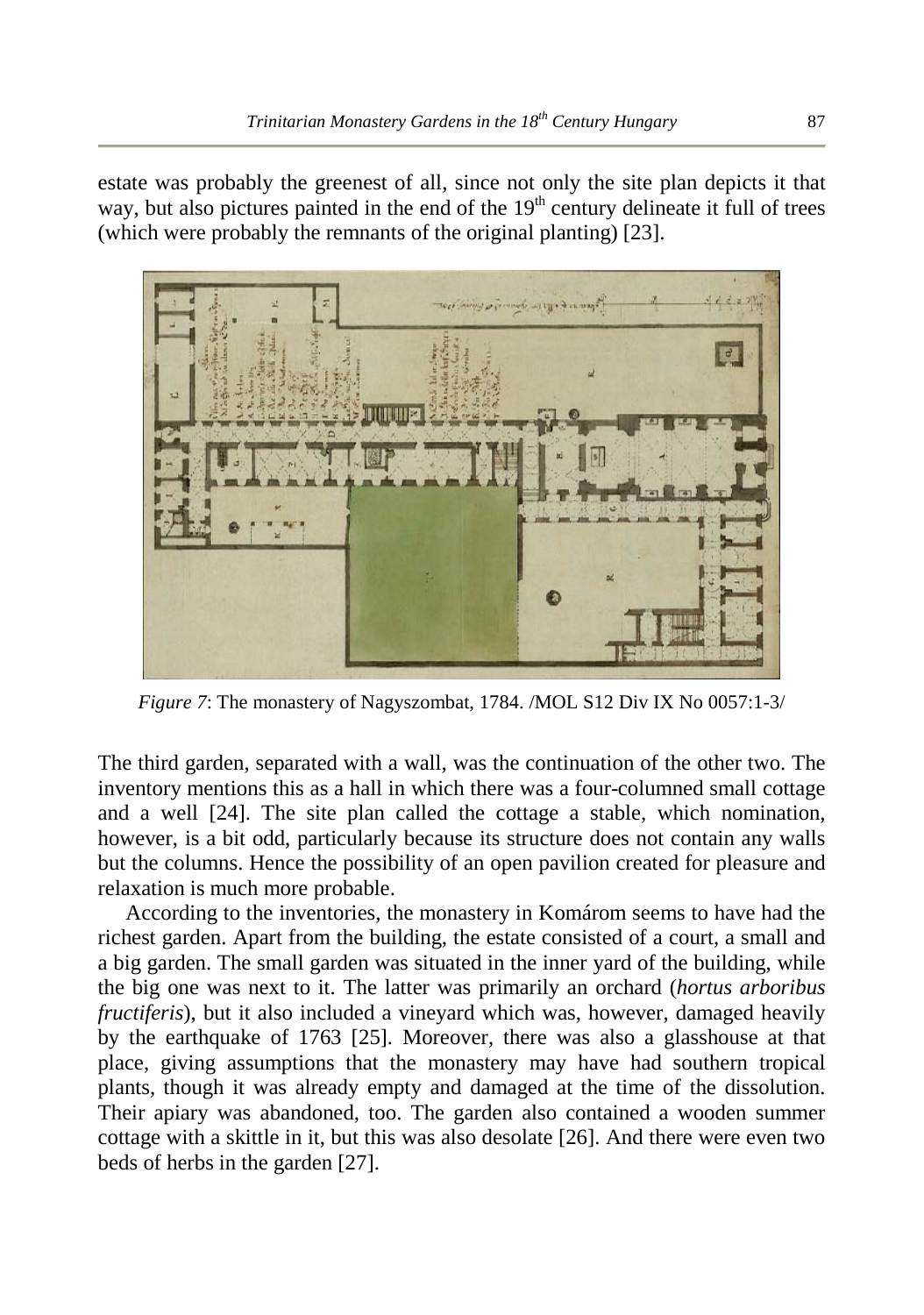

*Figure 9*: The wooden cottage of the monastery garden of Eger, 1796. /MOL S12 Div VIII No 0076/

Hardly anything is known about the construction of the monastery of Eger, founded in 1717 [28], and finished only in the 1750's [29]. The estate was situated in the suburbs and became a victim of fire in 1763, after which the reconstruction works finished only in 1771 [30]. The monastery included a garden full of fruit trees, in the middle of which did a wooden summer cottage stand [31] (*Fig. 9.*).

The monastery of Óbuda-Kiscell, just as several others, stood on a hillside. It was built with the help of the Zichy family next to a chapel dedicated to Virgin Mary, originally standing in a vineyard. It was the last Hungarian Trinitarian monastery, founded in 1738, the buildings themselves evolved even later and were stopped unfinished around 1760. Their rich architecture proves the generosity of the Zichy family and other donators [32]. The estate was enlarged several times for the establishment of a garden, about which, however, we do not know much. According to an engraving of the 1770's, there was a garden with (probably vegetable) beds on the southern side of the monastery [33]. The authenticity of it can be questioned, since even the staircase in front of the church does not reflect reality. The inventory, on the other hand, mentions a garden full of fruit trees with diverse sorts and colours [34]. The monastery of Makkos-Mária, which belonged to the main monastery in Kiscell, had a sacred oak tree often visited by pilgrims. The estate was surrounded by cut hedges and included an orchard and a small grove [35].

Nevertheless, apart from their estate in the towns, the Trinitarians had possessions in the suburbs or in other close villages as well. These areas served agricultural interests, most parts of the estates were used for vineyards, but no data has been found about their function as a pleasure garden. Possessions in Pozsonypüspöki and Récse belonged to the monastery of Pozsony, the latter of which was exceptional due to an element for relaxation in the form of an arbour built above the kitchen [36]. The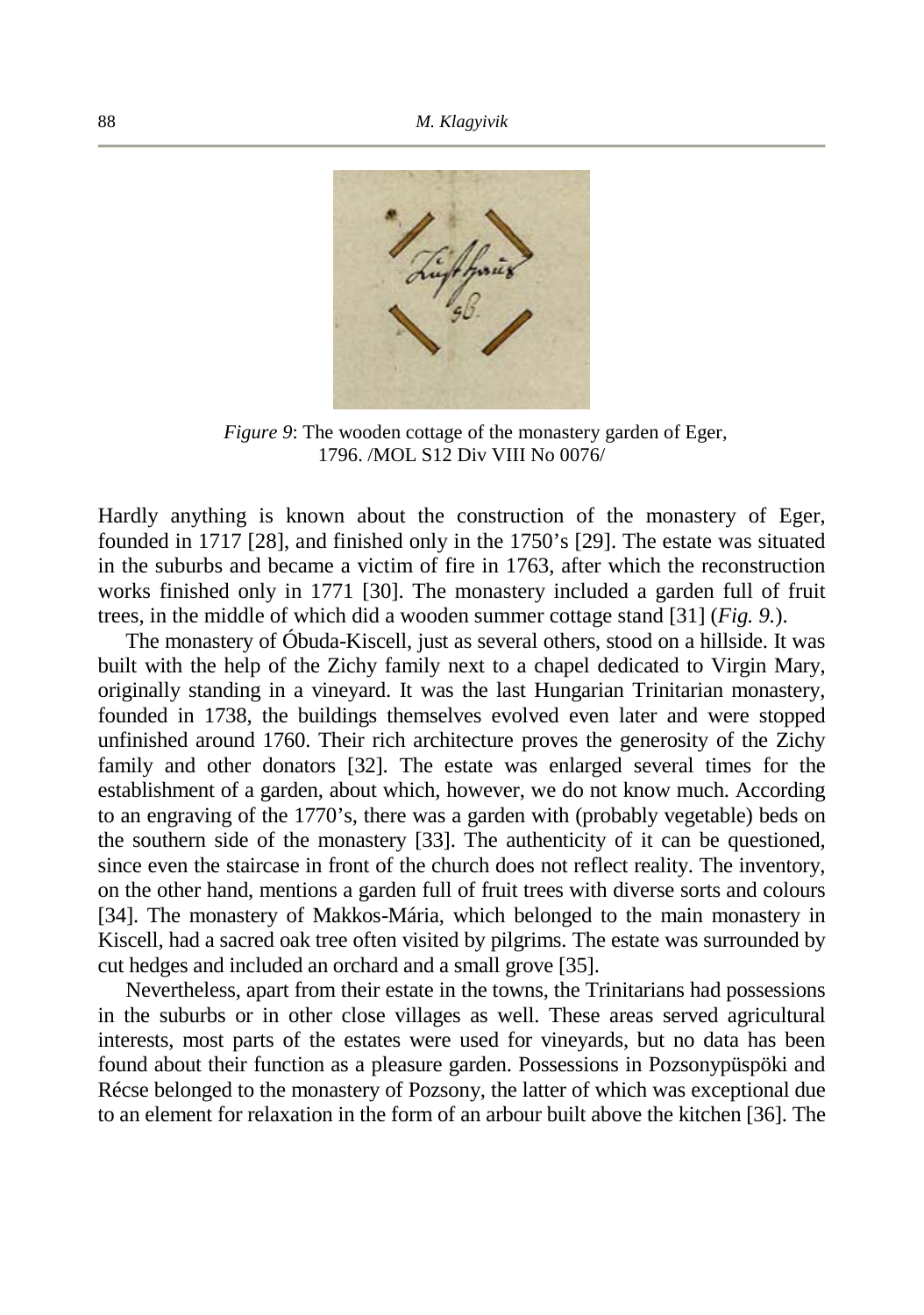several vineyards in Sárospatak, on the other hand, were rather neglected and the monks usually tried to sell them to get cash instead [37]. The Trinitarians in Nagyszombat did also possess a garden out of the town which was an orchard surrounded with walls and included a small house for the gardener, Francisco Medonszky [38]. And also the monastery of Eger had many vineries and another garden in the suburb which was merely a farming area [39].

To take care of all these gardens, the monasteries employed gardeners. They were lay brothers and got salaries annually between 30 and 40 forints. Considering that at the time of the dissolution they were about 65 years old, they must have been rather experienced [40].

## **4. Conclusion**

Trinitarian gardens are representatives of typical monastery gardens. Though some religious orders – especially the monastic ones like the Cistercians or the Benedictines – often resemble more to palace gardens, having extended luxurious pleasure gardens, the majority of religious orders used their area for cultivation and relaxation alike. The formation of these gardens was made according to the geometrical Baroque style in the  $18<sup>th</sup>$  century Hungary.

The Trinitarian gardens primarily included orchards and kitchen gardens which, considering some period depictions, seem to have been laid out also in geometrical forms, giving way to the aesthetic principles of the time. The monasteries of Illava and Sárospatak must have had merely ornamental parts as well, presumably as a result of their former use as castles, but it can only be assumed that based on the model of these examples, decorative garden parts could appear in other gardens as well. Recreation was particularly important for the monks, arbours and small cottages could be found in almost all of the gardens, often combined with skittles, which latter can also be found by the gardens of their main mediators, the Jesuits.

Nevertheless, as the monasteries got completely new, secular functions after their dissolution in the end of the  $18<sup>th</sup>$  century, none of the gardens has remained for today. Therefore, as on-site examinations do not hold out promises of new results, it seems that the research needs to stop at analyzing the historical sources.

#### **Acknowledgements**

This paper has been written of a presentation given at the  $1<sup>st</sup>$  Transylvanian Horticulture and Landscape Studies Conference in Târgu Mureş. Publishing is supported by the Institute for Research Programmes of the Sapientia University.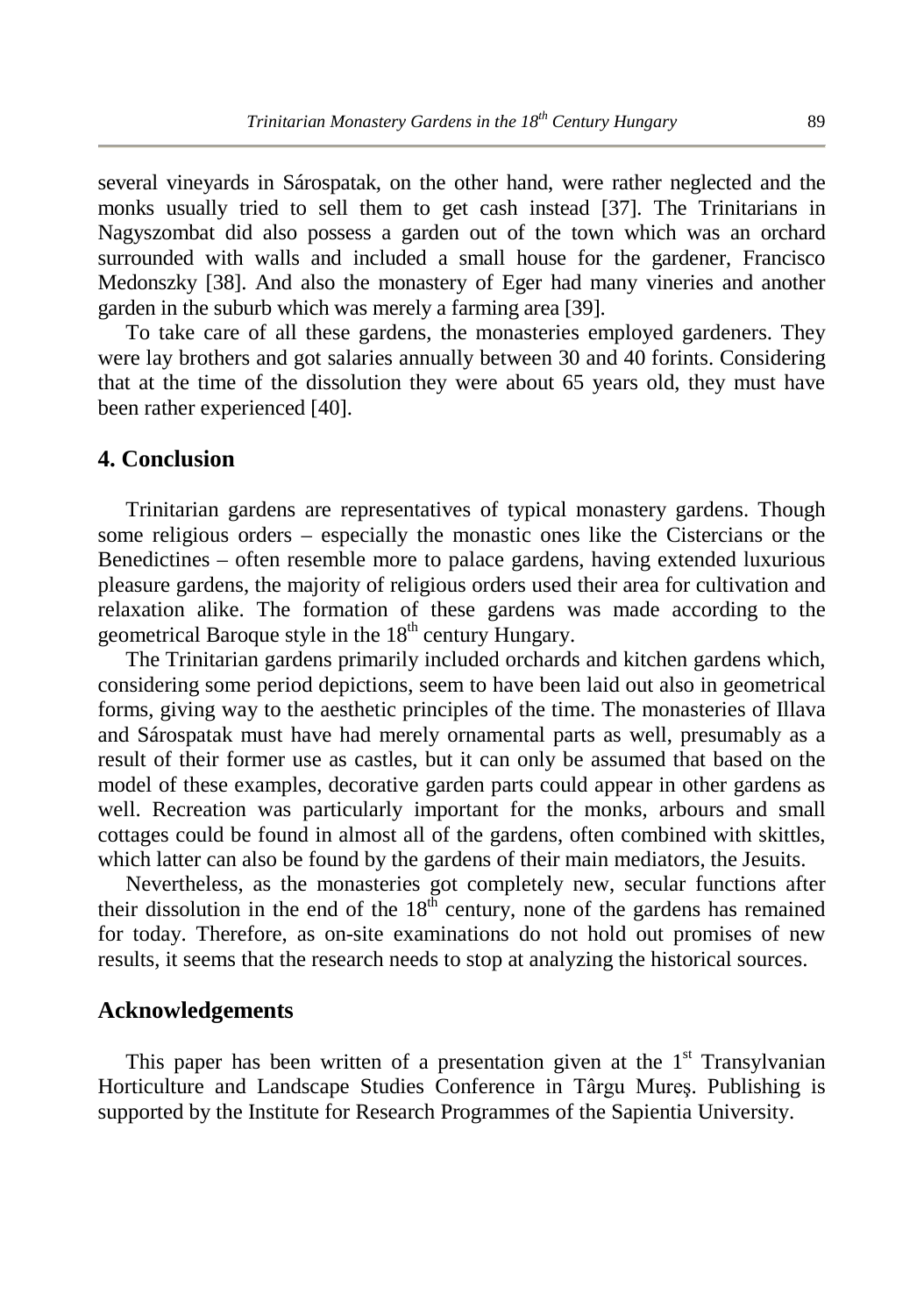# **References**

- [1] Meyvaert, P. (1986), The medieval monastic garden. In: E. B. MacDougall (ed.) (1986), *Medieval Gardens.* Washington D. C.: Harvard University Press.
- [2] Puskely, M. (1996), *Keresztény szerzetesség: történeti kalauz.* (Christian Monasticism: a Historic Overview) Pannonhalma: Bencés Kiadó, p. 1056.
- [3] National Archives of Hungary (Magyar Országos Levéltár, in the following: MOL), C103 'Inventarien der in Hungarn aufgelassenen Klöster', 28-29. d.
- [4] The engravings were made by different artists as illustrations for the book Joannes a San Felice (1739), *Annalium Provinciae Sancti Josephi Ordinis Excalceatorum Sanctissimae Trinitatis Redemptionis Captivorum Libri Decem* [...]*.*Vienna: S. n., between pp. 658-659, 687-688 and 779-780. The book is available in Pannonhalma, Library (Főkönyvtár) 64 E1.
- [5] The most useful plans and maps are kept in the MOL and the National Széchényi Library (Országos Széchényi Könyvtár, OSZK).
- [6] One of the most recent and comprehensive works is Roth, H. J., Wolschke-Bulmahn, J., Hauptmeyer, C-H., and Schönermark, G. (Hg.) (2009), *Klostergärten und klösterliche Kulturlandschaften. Historische Aspekte und aktuelle Fragen.* München: Martin Meidenbauer. A short description of Hungarian monastery gardens is in Fatsar, K. (2008), *Magyarországi barokk kertművészet.* (Hungarian Baroque Garden Art) Budapest: Helikon., pp. 30-33.
- [7] Fallenbüchl, F. (1940), *A rabváltó trinitárius szerzetesek Magyarországon.* (The Trinitarian Order in Hungary) Budapest: S. n.
- [8] Among others: Bertalan, V. (1942), *Az óbuda-kiscelli trinitárius kolostor és templom.* (The Trinitarian Monastery and Church of Óbuda-Kiscell) Budapest: Sárkány, or Détshy, M. (1981), A sárospataki egykori trinitárius kolostor építéstörténete. (The Building History of the Quondam Trinitarian Monastery of Sárospatak) In: Szabadfalvi, J. (ed.) (1981), *A Herman Ottó Múzeum Évkönyve XX.* (Annual of the Otto Herman Museum) Miskolc: Herman Ottó Múzeum.
- [9] The mendicant orders of the  $18<sup>th</sup>$  century Hungary were the Franciscans, Dominicans, Carmelites, Servites, Trinitarians, Capuchins and the Conventual Franciscans.
- [10] About Jesuit gardens, see Klagyivik, M. (2010) A túróci jezsuita prépostság kertjei (The Gardens of the Jesuit Provostry in Túróc), pp. 45-46. In Sallay, Á. (ed.) (2010) *Ormos Imre Tudományos Ülésszak, LOV 2009. Tájépítészeti Tanulmányok.* (Imre Ormos Scientific Conference, LOV 2009. Landscape Architecture Studies) Budapest: BCE Tájépítészeti Kar, pp. 45-58.
- [11] Until the present, no information concerning the monastery garden of Gyulafehérvár could have been found in the archives, thus, it will not be dealt with in details in this paper.
- [12] Puskely op. cit., p. 1059.
- [13] MOL C103, 28. d. Illava 11v.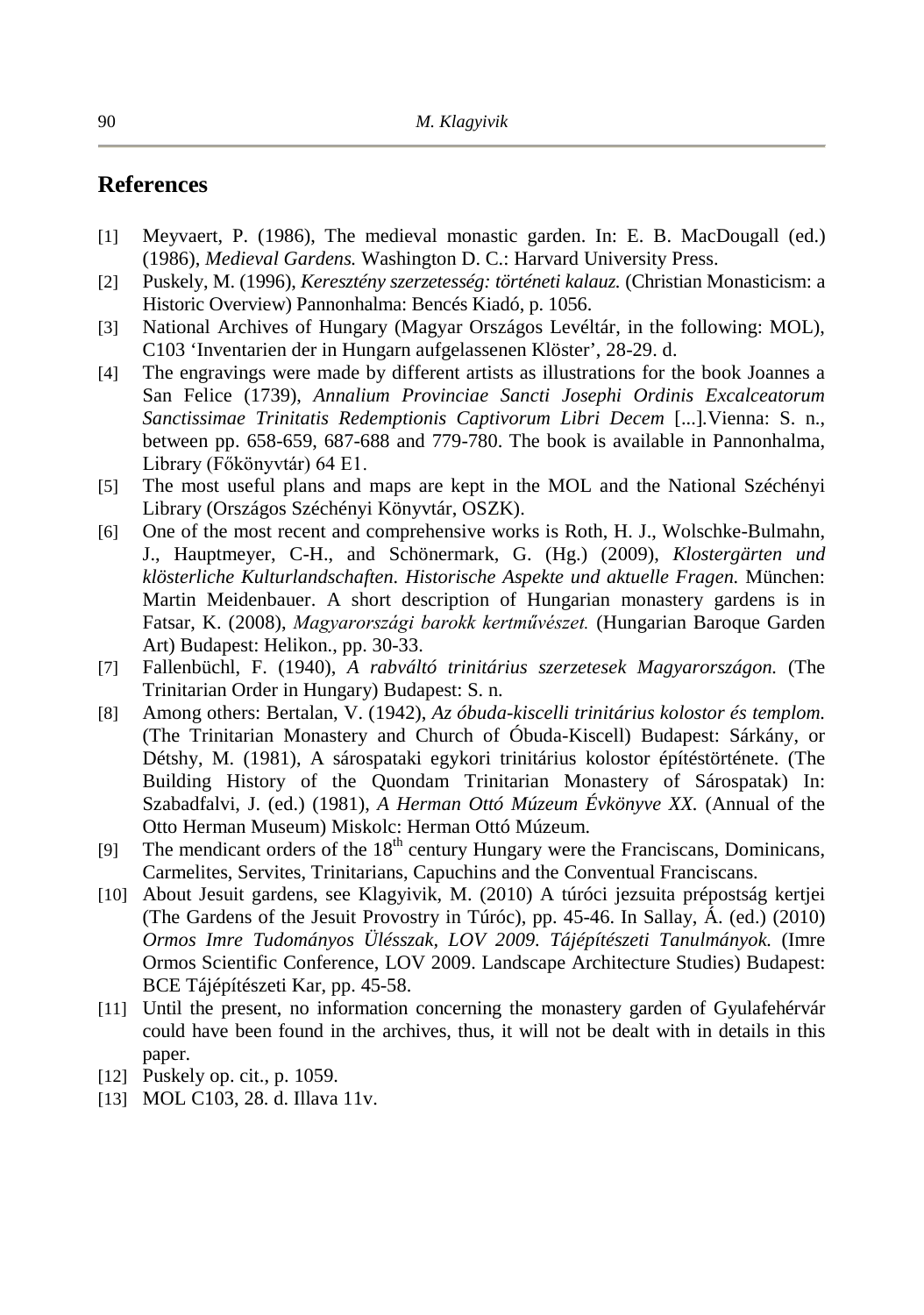- [14] Fallenbüchl op. cit., p. 98.
- [15] Fallenbüchl op. cit., pp. 74-75.
- [16] MOL C103, 28. d. Illava 19v. Descriptio Horti ad Monasterium pertinentis.
- [17] MOL C103, 28. d. Pozsony 69v.
- [18] "... die Obst- und Zierbäume ganz kahl und leer dastanden und das Frühjahr kein Laub, keine Blüte und keine Früchte brachte!" Nádor, E., Weyde, G. (1925), Die zweihundertjährige Dreifaltigkeitskirche in Pressburg 1725-1925. Bratislava: S. n., p. 24.
- [19] Fallenbüchl op. cit., pp. 80-85.
- [20] Fallenbüchl op. cit., p. 109.
- [21] Borovszky, S. (ed.) S. a*. Pozsony vármegye, Pozsony sz. kir. város, Nagyszombat, Bazin, Modor és Szentgyörgy r. t. városok.* (County of Pozsony, Free Royal City of Pozsony, Nagyszombat, Bazin, Modor and Szentgyörgy) [Budapest] : [Apollo], p. 10.
- [22] "Et ex hoc Continuative patet introitus ad hortulum intra claustralem Secundum arbusculis diversis fructiferis implantatum" MOL C103, 28. d. Nagyszombat f27r.
- [23] OSZK Collection of Small Prints, postcards until 1945, Klap45e, Nagyszombat.
- [24] "Ex praevio hortulo Continuative patet ingressus ad atriolum intra claustrale, inquo existit Reclinatorium quatuor Columnis muratis insistens cum Tecto Scandulaceo…" MOL C103, 28. d. Nagyszombat 27r.
- [25] MOL C103, 28. d., Komárom 43r.
- [26] "pro usu Piramidibus ludentium est ex asseribus constructa parva Commoditas Lußt Hauß dicta, sed multum desolata" MOL C103, 28. d., Komárom 46r.
- [27] MOL C103, 28. d., Komárom 46v.
- [28] Fallenbüchl op. cit., p. 132.
- [29] Gerő, L. (1957), *Eger.* Budapest: Athenaeum, p. 196., and Voit, P. (1972), *Heves megye műemlékei.* (The Historic Monuments of Heves County) 2<sup>nd</sup> Band. Budapest: Akadémiai Kiadó, p. 196.
- [30] Gerő op. cit., p. 196.
- [31] MOL C103, 29. d. Eger 37v.
- [32] Bertalan op. cit., p. 8., 13-15. About the architecture of the monastery, see Genthon, I. (1961), *Magyarország művészeti emlékei.* (Artistic Relics of Hungary) 3rd Band. Budapest: Corvina, and Farbaky, P. (2004), A kiscelli trinitárius kolostor és templom. (The Trinitarian Monastery and Church of Kiscell) In Farbaky, P., Serfőző, Sz. (eds.) (2004), *Mariazell és Magyarország. Egy zarándokhely emlékezete.* (Mariazell and Hungary. The Memory of a Pilgrimage) Budapest: Budapesti Történeti Múzeum, pp. 270-281.
- [33] *Abbildung der Kirchen, und des Gna/den-Bilds Maria-Zell, bey denen W. W. E. / E. P. P. Trinitarien bey Alt-Ofen in Ungarn*. Farbaky – Serfőző (eds.) op. cit., p. 529.
- [34] MOL C103, 29. d. Buda 106r.
- [35] Fallenbüchl op. cit., p. 163., 166. and 170. Kristóf Fatsar mentions a map (MOL S11 No. 311.) which represents an extended ornamental garden, but also adds that the realisation of it in the past is rather impossible. Fatsar op. cit., p. 174.
- [36] MOL C103, 28. d. Pozsony 73r.
- [37] Fallenbüchl op. cit., p. 85.